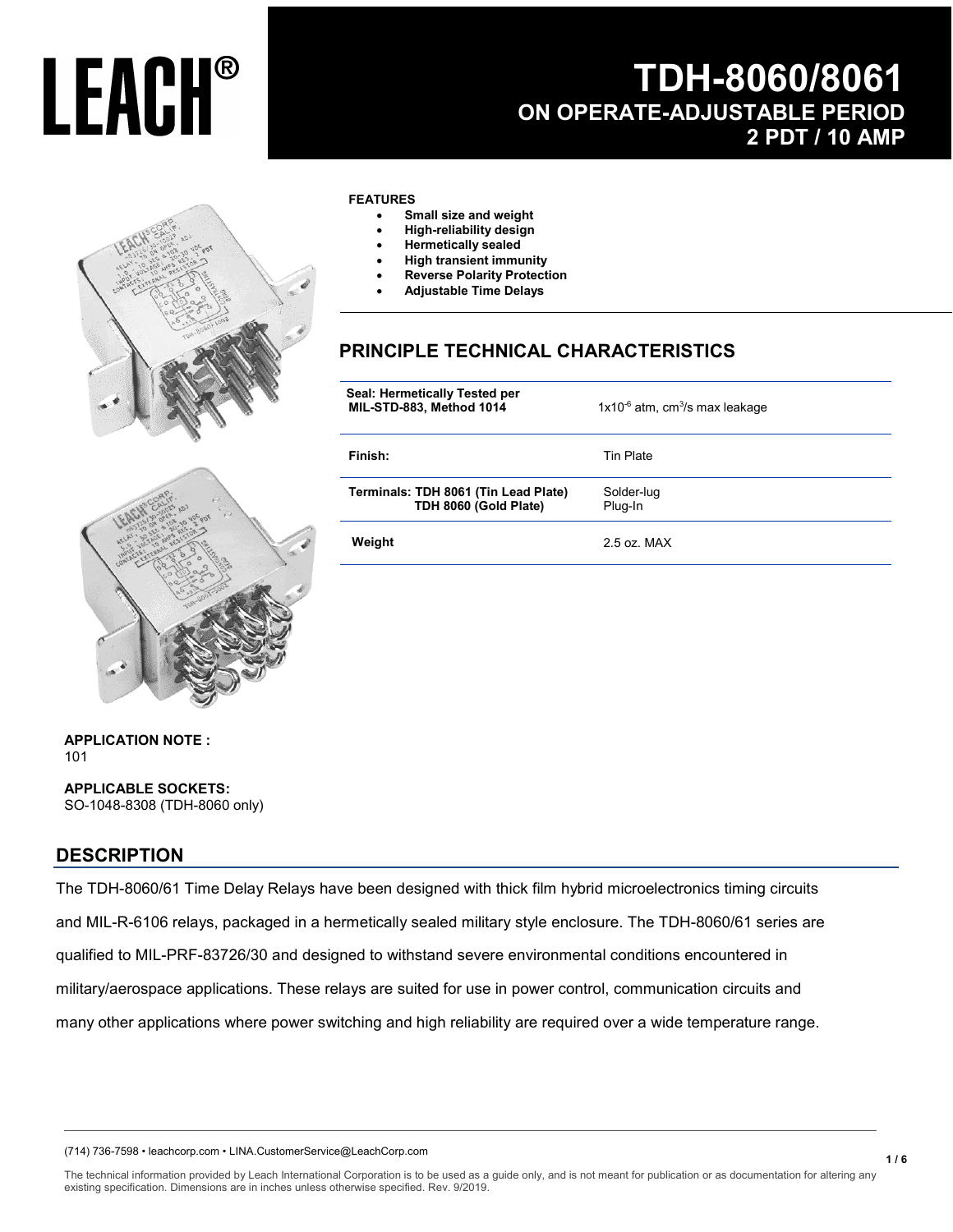## **TDH-8060/8061 ON OPERATE-ADJUSTABLE PERIOD 2 PDT / 10 AMP**

### **ELECTRICAL SPECIFICATION**

| <b>Input (Control) Parameters</b>             |                        |  |
|-----------------------------------------------|------------------------|--|
| Timing:                                       |                        |  |
| a. Operation, Time Delay on                   | Operate                |  |
| b. Method                                     | Adjustable Period      |  |
| c. Range                                      | 0.1 to 500 Seconds [6] |  |
| d. Accuracy                                   | ±10% [1]               |  |
| <b>Recycle Time</b>                           | 50 ms, Max [5]         |  |
| Operations: (X1-X2)                           |                        |  |
| a. Input & Control Voltage                    | 20-30 Vdc              |  |
| b. Operating Current                          | 150 mA, Max @ +25° C   |  |
| <b>Transients:</b>                            |                        |  |
| a. Positive, MIL-STD-704A, Figure9, Limit 1   | +80 Volts Max          |  |
| b. Spike, MIL-STD-704A, 0-10 µs               | ±600 Volts Max         |  |
| c. Self-Generated                             | ±50 Volts Max          |  |
| d. Susceptibility                             | +80; -600 Volts Max    |  |
| Electromagnetic Interference Per MIL-STD-461A | Class 1D [3]           |  |
| <b>Power Loss</b>                             | 500ms [2]              |  |
| <b>Output (Load) Parameters</b>               |                        |  |
| <b>Contact Form</b>                           | 2 PDT                  |  |
| <b>Contact Rating:</b>                        |                        |  |
| a. Resistive                                  | 10A                    |  |
| b. Inductive                                  | 8A                     |  |
| c. Motor                                      | 4A                     |  |
| d. Lamp                                       | 2A                     |  |
| <b>Dielectric Strength</b>                    |                        |  |
| a. @ Sea Level, 60 Hz                         | 1,000 Vrms [4]         |  |
| b. @ 80,000 ft., 60 Hz                        | 350 Vrms               |  |
| Insulation Resistance @ 500 Vdc               | 1,000 MΩ [4]           |  |

#### **GENERAL CHARACTERISTICS**

| <b>Ambient Temperatures Range:</b>    |                           |
|---------------------------------------|---------------------------|
| a. Operating                          | -55 to +125 $^{\circ}$ C  |
| b. Non-Operating                      | $-65$ to $+125^{\circ}$ C |
| Vibration:                            |                           |
| a. Sinusoidal, 10-3000 Hz             | 30 <sub>G</sub>           |
| b. Random: 50-2000 Hz, MIL-STD-810    | $0.4$ G <sup>2</sup> /Hz  |
| Shock @ 6 ± 1 MS, 1/2 Sine, 3 Axis    | 100 G                     |
| Acceleration, in any Axis             | 15 G                      |
| Life at Rated Resistive Load; Minimum | 100,000 operations        |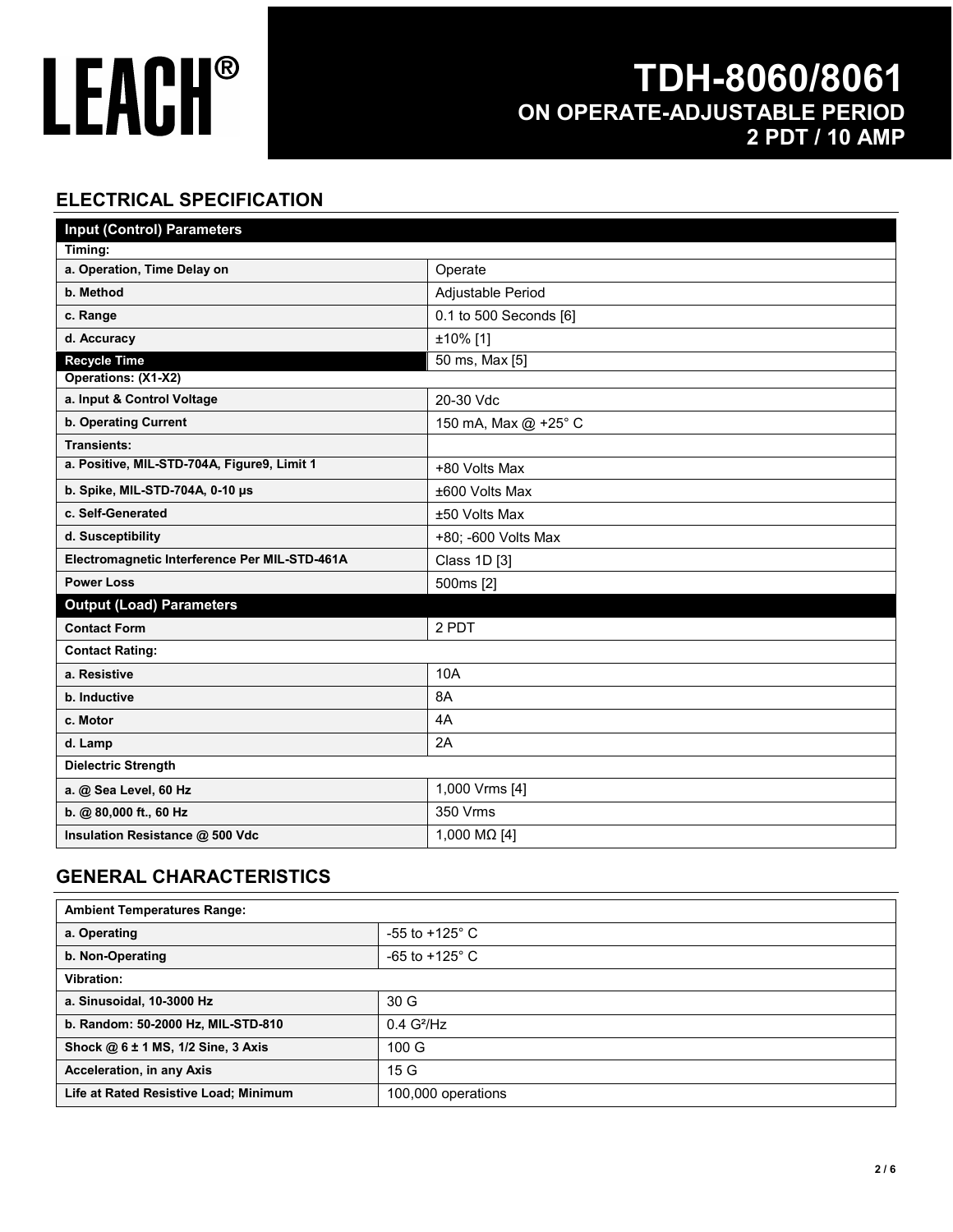### **TDH-8060/8061 ON OPERATE-ADJUSTABLE PERIOD 2 PDT / 10 AMP**

### **MECHANICAL SPECIFICATIONS**



ALL DIMENSIONS SHOWN ARE IN INCHES.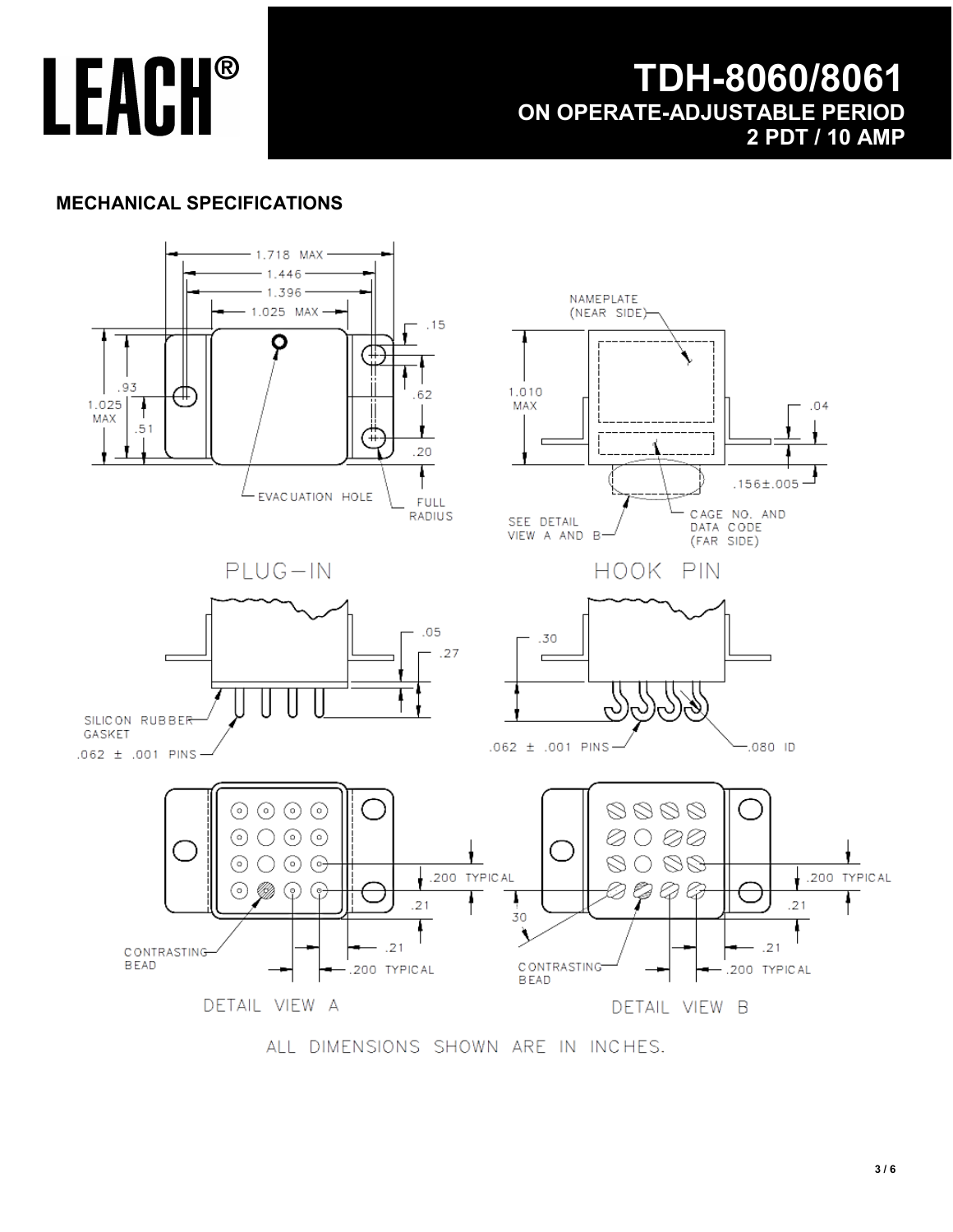## **TDH-8060/8061 ON OPERATE-ADJUSTABLE PERIOD 2 PDT / 10 AMP**

**DIAGRAMS**



TIME DELAY ON OPERATE

OUTPUT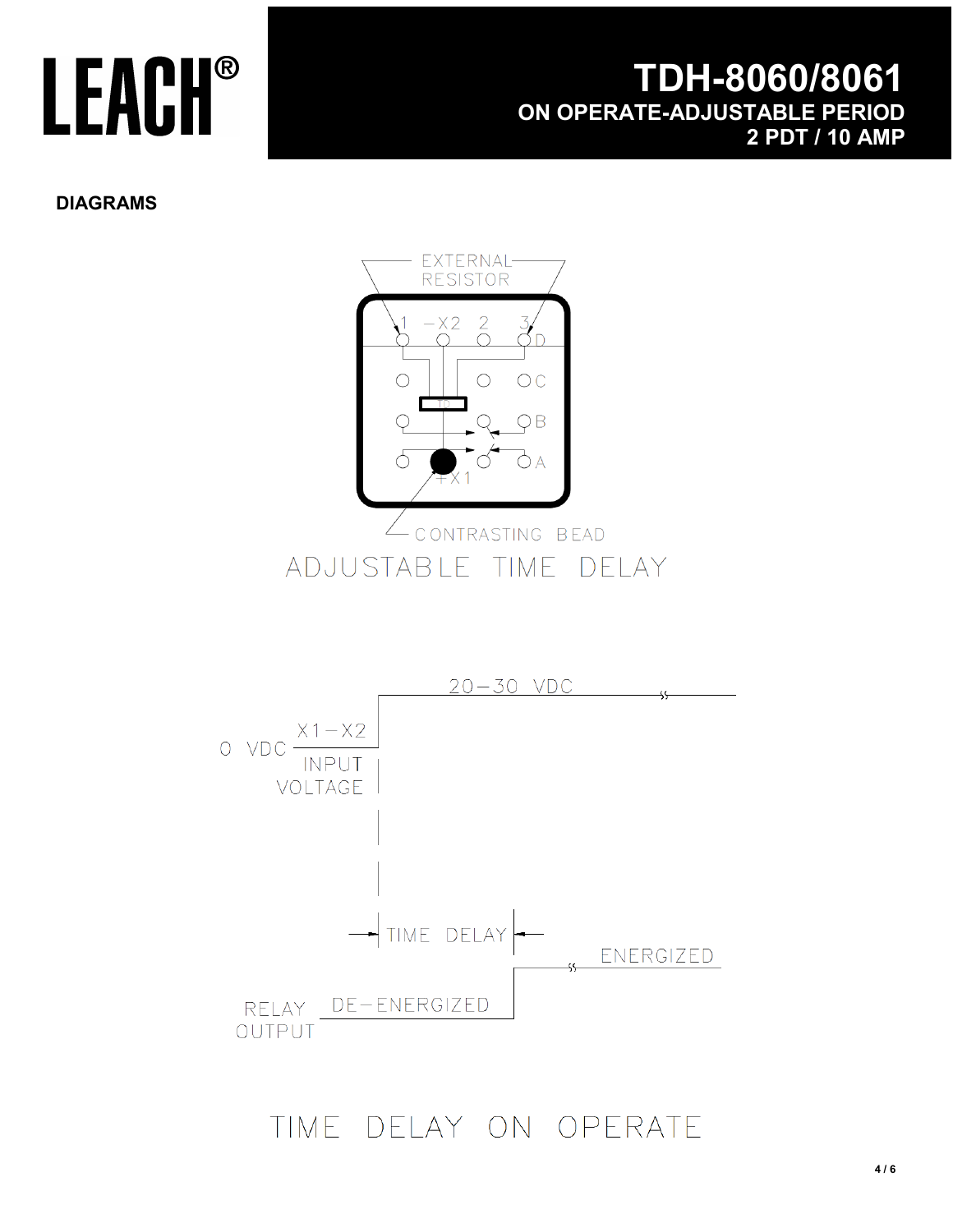### **TDH-8060/8061 ON OPERATE-ADJUSTABLE PERIOD 2 PDT / 10 AMP**

#### **NUMBERING SYSTEM**

| Plug-in Terminal |             |                            |                         | Solder Hook Terminal        |               |                |
|------------------|-------------|----------------------------|-------------------------|-----------------------------|---------------|----------------|
|                  |             | $TDH-8060 - 1001 P$        |                         | $TDH-8061 - 1001 S$         |               |                |
|                  |             |                            |                         |                             |               |                |
|                  |             |                            | 4                       |                             | $\mathbf{3}$  | -4             |
|                  |             | M83726/30 - 1001 P         |                         | M83726/30 - 1001 S          |               |                |
|                  |             |                            |                         |                             |               |                |
|                  | $1 \quad 2$ | $\overline{\phantom{a}}$ 3 |                         | $\overline{2}$              | $\mathcal{S}$ | $\overline{4}$ |
|                  |             |                            |                         |                             |               |                |
|                  |             |                            | $P =$ Plug-in terminal. |                             |               |                |
|                  |             |                            |                         | $S =$ Solder hook terminal. |               |                |

- 1. Model Number or Basic "MIL-PRF" Series number.
- 2. Pin Style or Military "Slash" number.
- 3. Timing Range, Fixed: 100 milliseconds to 500 seconds. (See Note 6).
- 4. Mounting style

#### **NOTES**

- **1.** The accuracy specification applies for any combination of operating temperature and voltage. For units with a timing range less than 1 second, add ±10 milliseconds to the ±10% tolerance.
- **2.** Transient and power loss specification are based on a maximum duty cycle of 1/50.
- **3.** EMI test limits will not be exceeded during the timing interval or when continuously energized under steady state conditions, per paragraph 3.23, MIL-PRF-83726C.
- **4.** Terminals X1, X2, D1 and D3 must be connected together during the test. Dielectric withstanding voltage and insulation resistance are measured at sea level between all mutually insulated terminals and between all terminals and case.
- **5.** Recycle time is defined as the maximum time power must be removed from terminal X1 to assure that a new cycle can be completed within the specified timing tolerance.